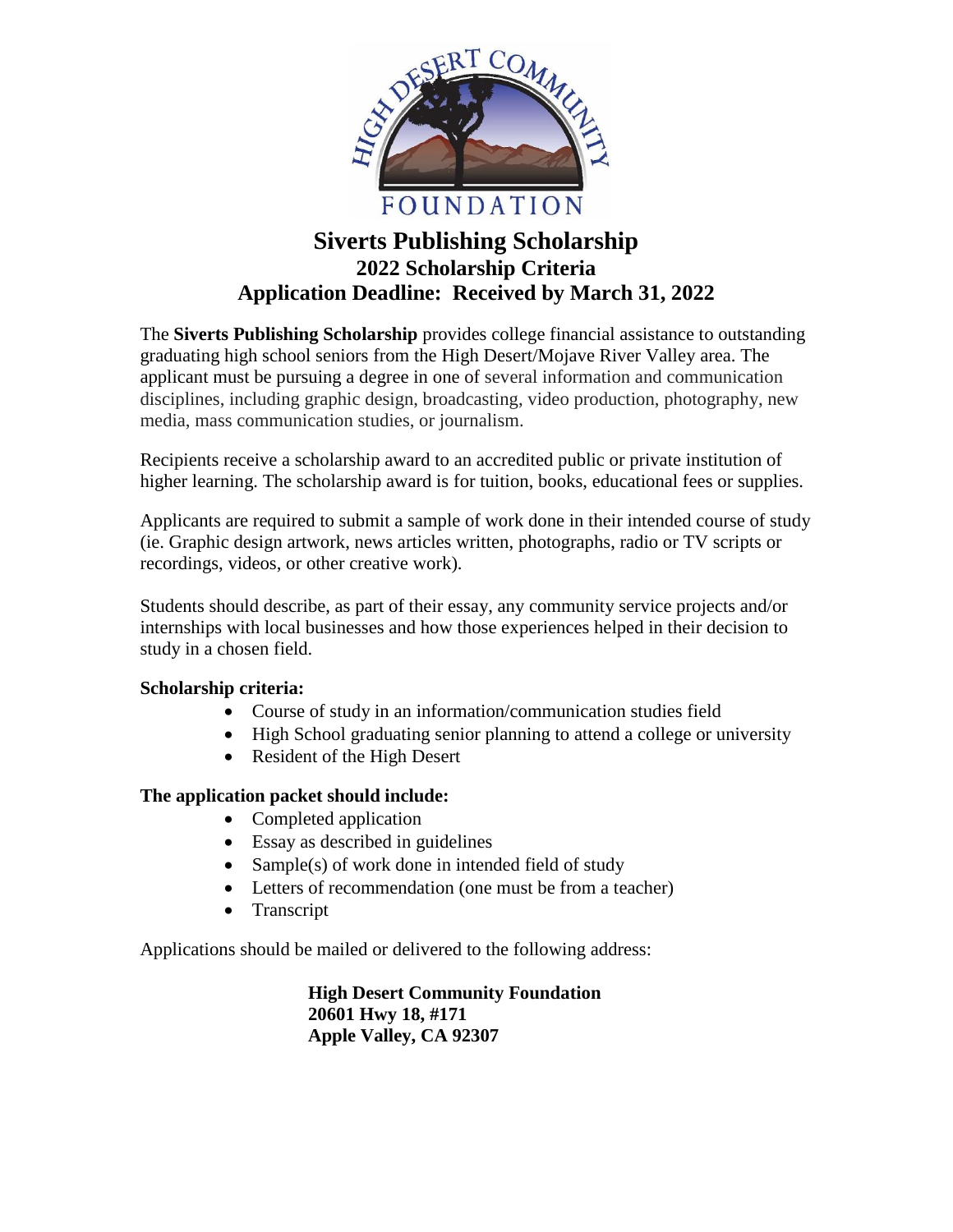

## **Siverts Publishing Scholarship 2022 Scholarship Application Application Deadline: Received by March 31, 2022**

*Please Print or Type*

## **APPLICANT INFORMATION**

| <b>FAMILY INFORMATION</b> |                                                                                     |
|---------------------------|-------------------------------------------------------------------------------------|
|                           |                                                                                     |
|                           |                                                                                     |
|                           |                                                                                     |
|                           | <b>TDANSCRIPT INFORMATION</b> A school varified transcript must be attached to this |

**TRANSCRIPT INFORMATION:** A school *verified* transcript must be attached to this application.

## **MAJOR SCHOOL ACTIVITIES**

List all school activities in which you have participated during the past 4 years (i.e., student government, legitimate school clubs or campus organizations, Performing Arts, sports, etc.)

| Activity | <b>Years of Participation</b> | Special Awards/Honors |  |
|----------|-------------------------------|-----------------------|--|
|          |                               |                       |  |
|          |                               |                       |  |
|          |                               |                       |  |
|          |                               |                       |  |